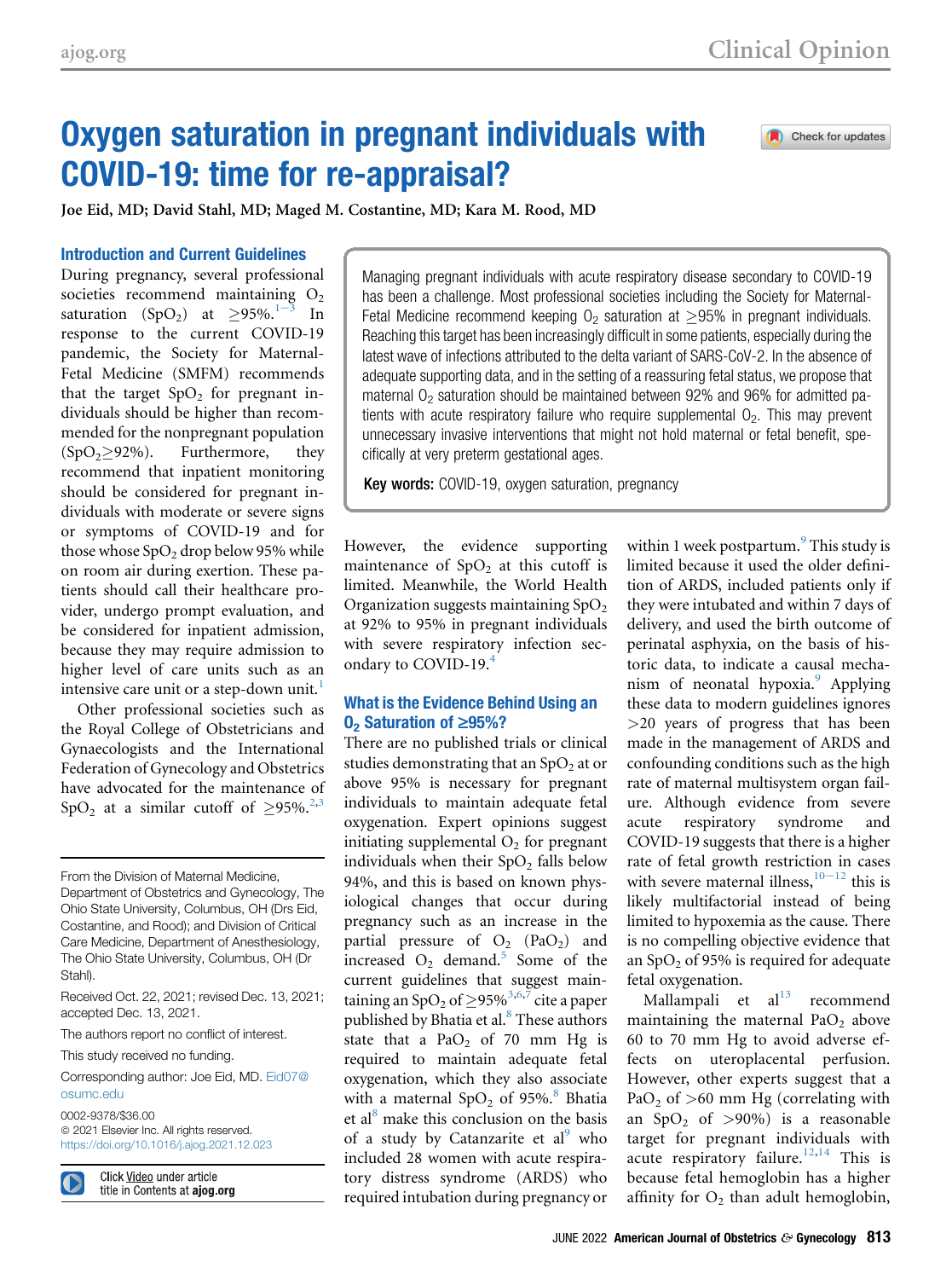which makes the fetus more resistant to changes in maternal  $O<sub>2</sub>$  saturation and some degree of hypoxia. $15,16$  $15,16$  $15,16$ Further support that a  $PaO<sub>2</sub>$  of 60 mm Hg is adequate for fetal  $O<sub>2</sub>$  delivery is on the basis of data from pregnant individuals living at high altitudes. $17$  Although this is a chronic rather than acute exposure to hypoxia (and is accompanied by compensation such as tachypnea and relative polycythemia), most of the pregnant individuals are young and healthy and have a good reserve to tolerate even acute hypoxia.<sup>[18](#page-2-16)</sup>

In an effort to decrease maternal morbidity and mortality, early warning models have been developed to assist in the tim[ely r](#page-2-17)ecognition of acutely ill patients,  $19-21$  with some models including  $SpO<sub>2</sub>$  as one of the parame-ters.<sup>[19,](#page-2-17)[20](#page-2-18)</sup> Unlike other vital sign parameters that could directly be associated with an increased risk for maternal morbidity, the use of  $SpO<sub>2</sub>$  at <95% was not (relative risk, 1.3; 95% confidence interval,  $0.2-7.9$ ).<sup>[19](#page-2-17)</sup> Shields et al<sup>[20](#page-2-18)</sup> published a maternal early warning tool using different cutoffs for  $SpO<sub>2</sub>$ . They used an  $SpO<sub>2</sub>$  of <90% as a single severe parameter and an  $SpO<sub>2</sub>$  of <93% as a nonsevere parameter. However, low  $SpO<sub>2</sub>$  (whether <90% or <93%) was a rare occurrence and was seen in <0.1% of included patients.<sup>[20](#page-2-18)</sup> In conclusion, the paucity of clinical data and lack of significance seen in early warning models do not provide sufficient evidence to support using an SpO<sub>2</sub> of  $\geq$ 95% as a cutoff for pregnant individuals presenting with acute respiratory distress.

## Challenges in Maintaining an  $0<sub>2</sub>$ Saturation of  $\geq 95\%$

In nonpregnant individuals with acute respiratory failure secondary to COVID-19, current guidelines recommend starting supplemental  $O<sub>2</sub>$  when levels drop below an  $SpO<sub>2</sub>$  of 90% (strong recommendation, moderate-quality evidence) and suggest supplemental  $O<sub>2</sub>$  use when  $SpO<sub>2</sub>$  falls below 92% (weak recommendation, low-quality evidence). $^{22}$  $^{22}$  $^{22}$  In acutely ill patients, highquality evidence showed that liberal  $O<sub>2</sub>$ therapy (median baseline  $SpO<sub>2</sub>$  of 96%)

is associated with increased mortality. $22$ Moreover, practice guidelines for acutely ill patients, including COVID-19 patients with acute hypoxemic respiratory failure, do not recommend administration of supplemental  $O_2$  above an SpO2 of 96% (strong recommendation, moderate-quality evidence) because it may lead to worse outcomes. $22-24$  $22-24$  In pregnant individuals, Pacheco et al<sup>[5](#page-2-4)</sup> also recommend that  $O_2$  therapy should be titrated to avoid  $SpO<sub>2</sub>$  levels above 96%. Using a minimum target of 95% for  $SpO<sub>2</sub>$  in pregnancy would make it more difficult to titrate  $O<sub>2</sub>$  supplementation to avoid an  $SpO<sub>2</sub>$  of  $>96\%$ .

There is a paucity of data to guide the  $O_2$  goals when COVID-19 progresses to ARDS. Generally, the goal is to maintain PaO<sub>2</sub> at 55 to 80 mm Hg on the basis of extrapolation from the original ARDSNet trial<sup>[25](#page-3-1)</sup> and more recent use in the ACURASYS<sup>26</sup> and Reevaluation of Systemic Early Neuro-muscular Blockade<sup>[27](#page-3-3)</sup> trials. Although there may be phenotypes of COVID-19-associated ARDS that respond to high amounts of noninvasive supplemental  $O_2$  support, such as heated high-flow nasal cannulas, many of these patients will require invasive mechani-cal ventilation.<sup>[28](#page-3-4)[,29](#page-3-5)</sup> Indeed, some emerging data suggest that noninvasive positive-pressure ventilation (continuous positive airway pressure or bi-level positive airway pressure) may increase mortality and fail to decrease the rates of intubation in critically ill COVID-19 patients.[30](#page-3-6) Other modern therapies for ARDS, such as prone positioning, have been used as alternative interventions to avoid invasive mechanical ventilation and improve oxygenation in COVID-19 patients, $31,32$  $31,32$  however, these therapies present unique challenges for pregnant individuals.

The criteria to mechanically ventilate pregnant and nonpregnant individuals are similar. These include airway protection, hypoxia, hypercarbia, and he-modynamic instability.<sup>[15](#page-2-13)</sup> Pregnant individuals infected with the SARS-CoV-2 delta variant are more frequently critically ill, requiring  $O_2$  support more often compared with infection with previous variants. $33,34$  $33,34$  In pregnant

individuals with acute respiratory failure secondary to COVID-19, guidelines suggest to maintain a target maternal SpO<sub>2</sub> of  $\geq$ 95% as per professional societies recommendations, whereas for nonpregnant patients, often a target PaO<sub>2</sub> of 55 to 80 mm Hg or an SpO<sub>2</sub> of >90% is recommend. To meet this higher goal, pregnant individuals may need increased  $O<sub>2</sub>$  delivery by noninvasive  $O_2$  delivery methods, earlier intubation and mechanical ventilation, increasing fraction of inspired  $O_2$ , mean airway pressure, or positive endexpiratory pressure. In addition, pregnant individuals will have cephalad displacement of the diaphragm, increased intraabdominal pressure, which provides mechanical evidence of a disadvantage of oxygenation, and an increased  $O_2$  consumption by the developing fetus. This increased oxygenation target is difficult to achieve, especially in patients with COVID-19 affected by the latest wave of infections attributed to the delta variant of SARS-CoV-2. $33,35$  $33,35$  Thus, pregnant patients may be more likely to be exposed to increased invasive interventions when maternal oxygenation goals of 95% are unable to be maintained using noninvasive methods of  $O<sub>2</sub>$  supplementation, with potential risks and without clear maternal or fetal benefit.

In its guidance for managing COVID-19 patients, the SMFM suggests delivery at or after 32 weeks' gestation in settings of refractory maternal hypoxemia.<sup>[1](#page-2-0)</sup> Although an  $SpO<sub>2</sub>$  cutoff of  $\geq$ 95% seems reasonable and safe as a target, in most clinical situations, challenges in treating pregnant individuals affected by the most recent COVID-19 wave have raised questions regarding the validity of this recommendation, especially for patients at extreme preterm gestational ages. Designing a randomized controlled trial comparing the clinical outcomes for patients who were maintained at  $O<sub>2</sub>$ saturation levels of 92% and 95 %, respectively, would be ideal and might be warranted. However, designing and completing such a trial in a timely fashion with the current COVID-19 wave is unrealistic. Individualized patient care based on maternal clinical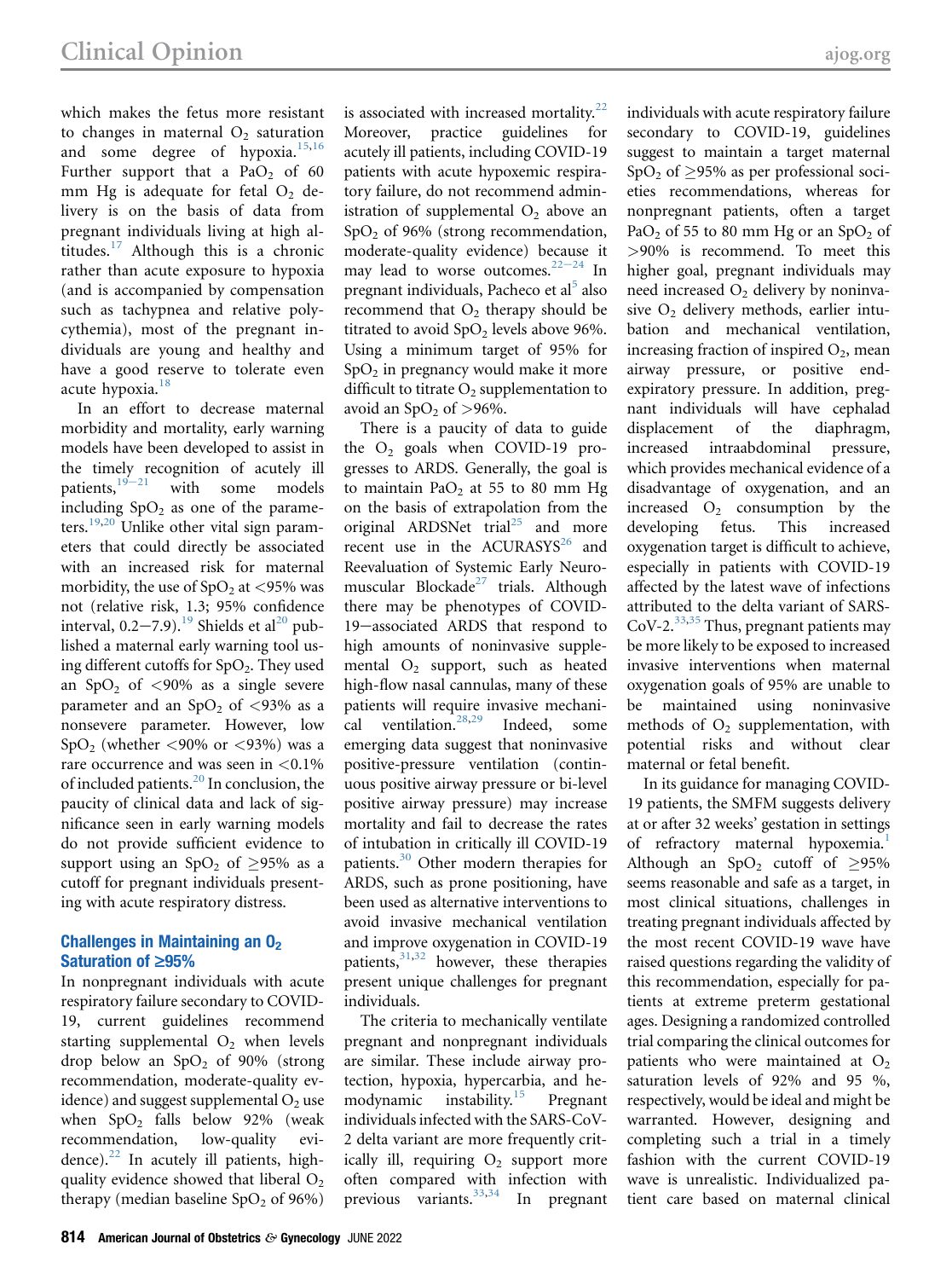status and gestational age is of utmost importance.

### External Fetal Monitoring as a Noninvasive Tool

Fetal oxygenation depends on maternal oxygenation and placental perfusion. Significant disturbances in maternal oxygenation may lead to fetal hypoxia, which is often reflected as a nonreassuring fetal status during fetal heart rate monitoring.<sup>[36](#page-3-12)</sup> External fetal monitoring can be used as an indicator of fetal well-being, and having a reassuring fetal heart rate is associated with adequate oxygenation and perfusion of the fetus[.37](#page-3-13)[,38](#page-3-14) Fetal heart rate monitoring can be used as an additional vital sign that may help in the management of the maternal condition and guide the decision to move toward additional invasive interventions if needed. As long as the fetal status is reassuring, tolerating a maternal  $SpO<sub>2</sub>$  between 92% and 96% is prudent and might prevent detrimental outcomes associated with invasive interventions that could negatively affect both mother and baby.

Furthermore, tolerating a lower maternal  $SpO<sub>2</sub>$  may prevent unnecessary fetal interventions that could happen at time of intubation or extracorporeal membrane oxygenation (ECMO) cannulation, which could be challenging depending on the maternal characteristics. In many instances with difficult intubations, maternal  $O_2$  saturation can transiently drop as low as 60% to 70% and is often associated with changes in variability and decelerations on thr fetal monitor.<sup>39</sup> Sustained nonreassuring fetal status often warrants acute interventions such as emergent cesarean delivery, which carries significant additional morbidity $40,41$  $40,41$  to the mother on top of her acute respiratory failure secondary to COVID-19. More so, in cases of very preterm pregnancies, a classical cesarean delivery may be indicated, which carries an increased risk of bleeding $42,43$  $42,43$  and long-term implications for future pregnancies.<sup>44,[45](#page-3-21)</sup>

#### **Conclusion**

An  $SpO<sub>2</sub>$  below 95% in a pregnant individual with COVID-19 should prompt evaluation by a healthcare provider and may require inpatient admission. For pregnant individuals on supplemental  $O<sub>2</sub>$  for acute respiratory failure secondary to COVID-19 infection, there is a lack of convincing evidence supporting the current recommended  $SpO<sub>2</sub>$  of  $\geq$ 95%. We suggest maintaining SpO<sub>2</sub> in a range of 92% to 96% in critically ill individuals admitted to the hospital on  $O<sub>2</sub>$  supplementation.

In the setting of reassuring fetal heart rate monitoring, this could possibly prevent unnecessary invasive interventions including endotracheal intubation with mechanical ventilation and ECMO. This is especially significant when the decision to escalate to these measures is based on the concern for maintaining fetal oxygenation rather than supporting the mother's respiratory status. In these situations, external fetal monitoring can be used as an additional noninvasive tool to monitor the fetal well-being and reserve invasive interventions for maternal respiratory status indications as long as the fetus is not showing signs of distress. -

#### <span id="page-2-0"></span>**REFERENCES**

1. Society for Maternal-Fetal Medicine. Management considerations for pregnant patients with COVID-19. 2020. Available at: [https://s3.](https://s3.amazonaws.com/cdn.smfm.org/media/2734/SMFM_COVID_Management_of_COVID_pos_preg_patients_2-2-21_(final).pdf) [amazonaws.com/cdn.smfm.org/media/2734/](https://s3.amazonaws.com/cdn.smfm.org/media/2734/SMFM_COVID_Management_of_COVID_pos_preg_patients_2-2-21_(final).pdf) [SMFM\\_COVID\\_Management\\_of\\_COVID\\_pos\\_](https://s3.amazonaws.com/cdn.smfm.org/media/2734/SMFM_COVID_Management_of_COVID_pos_preg_patients_2-2-21_(final).pdf) [preg\\_patients\\_2-2-21\\_\(](https://s3.amazonaws.com/cdn.smfm.org/media/2734/SMFM_COVID_Management_of_COVID_pos_preg_patients_2-2-21_(final).pdf)final).pdf. Accessed April 30, 2020.

<span id="page-2-1"></span>2. Royal College of Obstetricians and Gynaecologists. Coronavirus (COVID-19) infection in pregnancy. 2020. Available at: [https://www.](https://www.rcog.org.uk/coronavirus-pregnancy) [rcog.org.uk/coronavirus-pregnancy.](https://www.rcog.org.uk/coronavirus-pregnancy) Accessed September 21, 2021.

<span id="page-2-2"></span>3. [Poon LC, Yang H, Kapur A, et al. Global](http://refhub.elsevier.com/S0002-9378(21)02687-9/sref3) [interim guidance on coronavirus disease 2019](http://refhub.elsevier.com/S0002-9378(21)02687-9/sref3) [\(COVID-19\) during pregnancy and puerperium](http://refhub.elsevier.com/S0002-9378(21)02687-9/sref3) [from FIGO and allied partners: information for](http://refhub.elsevier.com/S0002-9378(21)02687-9/sref3) [healthcare professionals. Int J Gynaecol Obstet](http://refhub.elsevier.com/S0002-9378(21)02687-9/sref3) [2020;149:273](http://refhub.elsevier.com/S0002-9378(21)02687-9/sref3)–86.

<span id="page-2-3"></span>4. World Health Organization. Clinical management of severe acute respiratory infection when novel coronavirus (nCoV) is suspected. 2020. Available at: [https://www.who.int/publications/i/](https://www.who.int/publications/i/item/10665-332299) [item/10665-332299](https://www.who.int/publications/i/item/10665-332299). Accessed September 22, 2021.

<span id="page-2-4"></span>5. [Pacheco LD, Saad AF, Saade G. Early acute](http://refhub.elsevier.com/S0002-9378(21)02687-9/sref5) [respiratory support for pregnant patients with](http://refhub.elsevier.com/S0002-9378(21)02687-9/sref5) [coronavirus disease 2019 \(COVID-19\) infection.](http://refhub.elsevier.com/S0002-9378(21)02687-9/sref5) [Obstet Gynecol 2020;136:42](http://refhub.elsevier.com/S0002-9378(21)02687-9/sref5)–5.

<span id="page-2-5"></span>6. [Chen D, Yang H, Cao Y, et al. Expert](http://refhub.elsevier.com/S0002-9378(21)02687-9/sref6) [consensus for managing pregnant women](http://refhub.elsevier.com/S0002-9378(21)02687-9/sref6) [and neonates born to mothers with suspected](http://refhub.elsevier.com/S0002-9378(21)02687-9/sref6) or confi[rmed novel coronavirus \(COVID-19\)](http://refhub.elsevier.com/S0002-9378(21)02687-9/sref6) [infection. Int J Gynaecol Obstet 2020;149:](http://refhub.elsevier.com/S0002-9378(21)02687-9/sref6) [130](http://refhub.elsevier.com/S0002-9378(21)02687-9/sref6)–6.

<span id="page-2-6"></span>7. [Poon LC, Yang H, Dumont S, et al. ISUOG](http://refhub.elsevier.com/S0002-9378(21)02687-9/sref7) [Interim Guidance on coronavirus disease 2019](http://refhub.elsevier.com/S0002-9378(21)02687-9/sref7) [\(COVID-19\) during pregnancy and puerperium:](http://refhub.elsevier.com/S0002-9378(21)02687-9/sref7) [information for healthcare professionals - an](http://refhub.elsevier.com/S0002-9378(21)02687-9/sref7) [update. Ultrasound Obstet Gynecol 2020;55:](http://refhub.elsevier.com/S0002-9378(21)02687-9/sref7) [848](http://refhub.elsevier.com/S0002-9378(21)02687-9/sref7)–62.

<span id="page-2-7"></span>8. [Bhatia PK, Biyani G, Mohammed S, Sethi P,](http://refhub.elsevier.com/S0002-9378(21)02687-9/sref8) [Bihani P. Acute respiratory failure and mechan](http://refhub.elsevier.com/S0002-9378(21)02687-9/sref8)[ical ventilation in pregnant patient: a narrative](http://refhub.elsevier.com/S0002-9378(21)02687-9/sref8) [review of literature. J Anaesthesiol Clin Phar](http://refhub.elsevier.com/S0002-9378(21)02687-9/sref8)[macol 2016;32:431](http://refhub.elsevier.com/S0002-9378(21)02687-9/sref8)–9.

<span id="page-2-8"></span>9. [Catanzarite V, Willms D, Wong D, Landers C,](http://refhub.elsevier.com/S0002-9378(21)02687-9/sref9) [Cousins L, Schrimmer D. Acute respiratory](http://refhub.elsevier.com/S0002-9378(21)02687-9/sref9) [distress syndrome in pregnancy and the puer](http://refhub.elsevier.com/S0002-9378(21)02687-9/sref9)[perium: causes, courses, and outcomes. Obstet](http://refhub.elsevier.com/S0002-9378(21)02687-9/sref9) [Gynecol 2001;97:760](http://refhub.elsevier.com/S0002-9378(21)02687-9/sref9)–4.

<span id="page-2-9"></span>10. [Dashraath P, Wong JLJ, Lim MXK, et al.](http://refhub.elsevier.com/S0002-9378(21)02687-9/sref10) [Coronavirus disease 2019 \(COVID-19\)](http://refhub.elsevier.com/S0002-9378(21)02687-9/sref10) [pandemic and pregnancy. Am J Obstet Gynecol](http://refhub.elsevier.com/S0002-9378(21)02687-9/sref10) [2020;222:521](http://refhub.elsevier.com/S0002-9378(21)02687-9/sref10)–31.

11. [Di Mascio D, Khalil A, Saccone G, et al.](http://refhub.elsevier.com/S0002-9378(21)02687-9/sref11) [Outcome of coronavirus spectrum infections](http://refhub.elsevier.com/S0002-9378(21)02687-9/sref11) [\(SARS, MERS, COVID-19\) during pregnancy: a](http://refhub.elsevier.com/S0002-9378(21)02687-9/sref11) [systematic review and meta-analysis. Am J](http://refhub.elsevier.com/S0002-9378(21)02687-9/sref11) [Obstet Gynecol MFM 2020;2:100107](http://refhub.elsevier.com/S0002-9378(21)02687-9/sref11).

<span id="page-2-11"></span>12. [Wong SF, Chow KM, Leung TN, et al.](http://refhub.elsevier.com/S0002-9378(21)02687-9/sref12) [Pregnancy and perinatal outcomes of women](http://refhub.elsevier.com/S0002-9378(21)02687-9/sref12) [with severe acute respiratory syndrome. Am J](http://refhub.elsevier.com/S0002-9378(21)02687-9/sref12) [Obstet Gynecol 2004;191:292](http://refhub.elsevier.com/S0002-9378(21)02687-9/sref12)–7.

<span id="page-2-10"></span>13. [Mallampalli A, Powner DJ, Gardner MO.](http://refhub.elsevier.com/S0002-9378(21)02687-9/sref13) [Cardiopulmonary resuscitation and somatic](http://refhub.elsevier.com/S0002-9378(21)02687-9/sref13) [support of the pregnant patient. Crit Care Clin](http://refhub.elsevier.com/S0002-9378(21)02687-9/sref13) [2004;20:747](http://refhub.elsevier.com/S0002-9378(21)02687-9/sref13)–61.

<span id="page-2-12"></span>14. [Van Hook JW. Acute respiratory distress](http://refhub.elsevier.com/S0002-9378(21)02687-9/sref14) [syndrome in pregnancy. Semin Perinatol](http://refhub.elsevier.com/S0002-9378(21)02687-9/sref14) [1997;21:320](http://refhub.elsevier.com/S0002-9378(21)02687-9/sref14)–7.

<span id="page-2-13"></span>15. [Graves CR. Pneumonia in pregnancy. Clin](http://refhub.elsevier.com/S0002-9378(21)02687-9/sref15) [Obstet Gynecol 2010;53:329](http://refhub.elsevier.com/S0002-9378(21)02687-9/sref15)–36.

<span id="page-2-14"></span>16. [Levinson G, Shnider SM, DeLorimier AA,](http://refhub.elsevier.com/S0002-9378(21)02687-9/sref16) [Steffenson JL. Effects of maternal hyperventila](http://refhub.elsevier.com/S0002-9378(21)02687-9/sref16)tion on uterine blood fl[ow and fetal oxygenation](http://refhub.elsevier.com/S0002-9378(21)02687-9/sref16) [and acid-base status. Anesthesiology 1974;40:](http://refhub.elsevier.com/S0002-9378(21)02687-9/sref16) [340](http://refhub.elsevier.com/S0002-9378(21)02687-9/sref16)–7.

<span id="page-2-15"></span>17. [Sobrevilla LA, Cassinelli MT, Carcelen A,](http://refhub.elsevier.com/S0002-9378(21)02687-9/sref17) [Malaga JM. Human fetal and maternal oxygen](http://refhub.elsevier.com/S0002-9378(21)02687-9/sref17) [tension and acid-base status during delivery at](http://refhub.elsevier.com/S0002-9378(21)02687-9/sref17) [high altitude. Am J Obstet Gynecol 1971;111:](http://refhub.elsevier.com/S0002-9378(21)02687-9/sref17) [1111](http://refhub.elsevier.com/S0002-9378(21)02687-9/sref17)–8.

<span id="page-2-16"></span>18. [Grocott MP, Martin DS, Levett DZ, et al.](http://refhub.elsevier.com/S0002-9378(21)02687-9/sref18) [Arterial blood gases and oxygen content in](http://refhub.elsevier.com/S0002-9378(21)02687-9/sref18) [climbers on Mount Everest. N Engl J Med](http://refhub.elsevier.com/S0002-9378(21)02687-9/sref18) [2009;360:140](http://refhub.elsevier.com/S0002-9378(21)02687-9/sref18)–9.

<span id="page-2-18"></span><span id="page-2-17"></span>19. [Singh S, McGlennan A, England A,](http://refhub.elsevier.com/S0002-9378(21)02687-9/sref19) [Simons R. A validation study of the CEMACH](http://refhub.elsevier.com/S0002-9378(21)02687-9/sref19) recommended modifi[ed early obstetric warning](http://refhub.elsevier.com/S0002-9378(21)02687-9/sref19) [system \(MEOWS\). Anaesthesia 2012;67:12](http://refhub.elsevier.com/S0002-9378(21)02687-9/sref19)–8. 20. [Shields LE, Wiesner S, Klein C,](http://refhub.elsevier.com/S0002-9378(21)02687-9/sref20) [Pelletreau B, Hedriana HL. Use of Maternal](http://refhub.elsevier.com/S0002-9378(21)02687-9/sref20) [Early Warning Trigger tool reduces maternal](http://refhub.elsevier.com/S0002-9378(21)02687-9/sref20) [morbidity. Am J Obstet Gynecol 2016;214:](http://refhub.elsevier.com/S0002-9378(21)02687-9/sref20) [527.e1](http://refhub.elsevier.com/S0002-9378(21)02687-9/sref20)–6.

21. [Carle C, Alexander P, Columb M, Johal J.](http://refhub.elsevier.com/S0002-9378(21)02687-9/sref21) [Design and internal validation of an obstetric](http://refhub.elsevier.com/S0002-9378(21)02687-9/sref21)